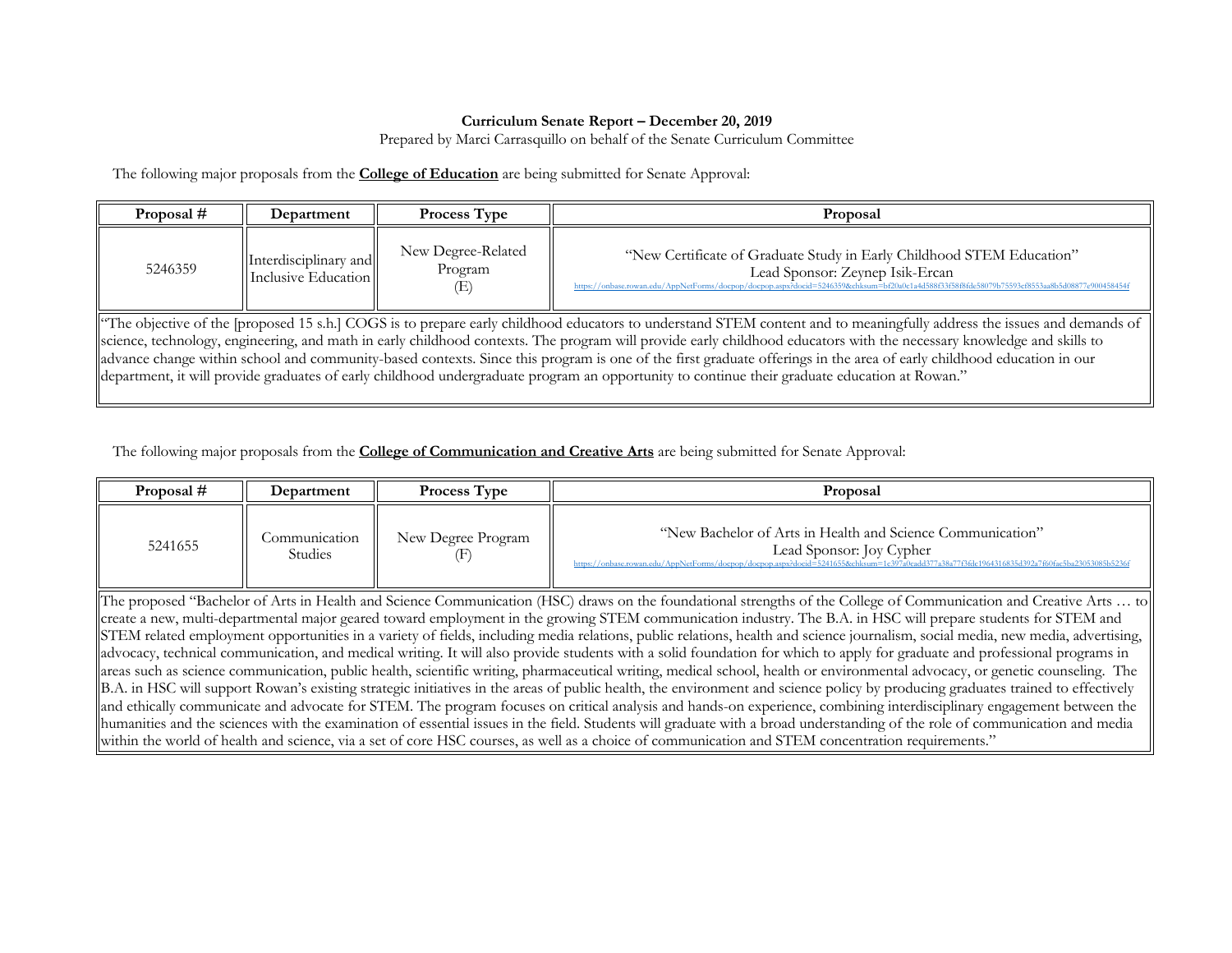The following major proposals from the **College of Engineering** are being submitted for Senate Approval:

| Proposal # | Department                                                                                                                                                               | <b>Process Type</b>           | Proposal                                                                                                                                                                                                                                  |  |  |
|------------|--------------------------------------------------------------------------------------------------------------------------------------------------------------------------|-------------------------------|-------------------------------------------------------------------------------------------------------------------------------------------------------------------------------------------------------------------------------------------|--|--|
| 5204023    | Chemical<br>Engineering                                                                                                                                                  | New Degree-Related<br>Program | "New Concentration in Chemical Engineering Practice"<br>Lead Sponsor: Thomas Meadowcroft<br>https://onbase.rowan.edu/AppNetForms/docpop/docpop.aspx?docid=5204023&chksum=2d240440c50a558ac0ffe55817c81dd64f28df39bfd3117bee4a5678fa983fa3 |  |  |
|            | "Chemical engineers are typically first employed as production engineers supervising a unit and its employees, process engineers focusing on troubleshooting and process |                               |                                                                                                                                                                                                                                           |  |  |
|            |                                                                                                                                                                          |                               | limprovements, project engineers specifying and executing small installations, or process development engineers working in pilot plants. Safety will be their top priority, and                                                           |  |  |
|            |                                                                                                                                                                          |                               | much of their technical work will focus on working with and modifying an automated chemical process. Employers regularly ask for graduates to be better prepared in the                                                                   |  |  |
|            |                                                                                                                                                                          |                               | areas of safety and automation. Few Chemical Engineering programs offer a full course in Process Safety, and even fewer offer a course in process automation design. These                                                                |  |  |
|            | are features of the Rowan University program that will be highlighted by this [13 s.h.] concentration."                                                                  |                               |                                                                                                                                                                                                                                           |  |  |

The following major proposals from the **School of Earth and Environment** are being submitted for Senate Approval:

| Proposal #                                                                                                                                                                     | Department | Process Type                         | Proposal                                                             |  |
|--------------------------------------------------------------------------------------------------------------------------------------------------------------------------------|------------|--------------------------------------|----------------------------------------------------------------------|--|
| 5245306                                                                                                                                                                        | Geology    | New Degree-Related<br>Program<br>(E) | "New Concentration in Global Climate Change: A Geologic Perspective" |  |
| The proposed 12 s.h. (minimum) course of study "will provide students an understanding of the mechanics of Earth's climate system including ocean-atmosphere dynamics,         |            |                                      |                                                                      |  |
| energy balance, climate forcings and feedbacks, and geologic and anthropogenic influences on the system. Current climate change will be placed in appropriate geologic         |            |                                      |                                                                      |  |
| context with emphasis on the rate of past climatic changes, the scope of past climatic variability, and the forcings that influence global climate. Students will also gain an |            |                                      |                                                                      |  |
| understanding of the role that climate plays and has played on human societies. The concentration will prepare students for either higher degrees or the workforce             |            |                                      |                                                                      |  |
| (government, industry, policy/NGO, and climate change entrepreneurship) with a clear knowledge of the science behind accelerated global climate change from the view of        |            |                                      |                                                                      |  |
| geology and deep time on Earth."                                                                                                                                               |            |                                      |                                                                      |  |

The following major proposals from the **College of Science and Mathematics** are being submitted for Senate Approval:

| Proposal # | Department                                                                                                                                                                                                                                                                                                                                                                                                                                                                                                                                      | <b>Process Type</b>                  | Proposal                                                                                                                                                                                                                                                                                         |  |  |
|------------|-------------------------------------------------------------------------------------------------------------------------------------------------------------------------------------------------------------------------------------------------------------------------------------------------------------------------------------------------------------------------------------------------------------------------------------------------------------------------------------------------------------------------------------------------|--------------------------------------|--------------------------------------------------------------------------------------------------------------------------------------------------------------------------------------------------------------------------------------------------------------------------------------------------|--|--|
| 5209426    | Computer Science                                                                                                                                                                                                                                                                                                                                                                                                                                                                                                                                | New Degree-Related<br>Program<br>(E) | "New Concentration (for BA) in Blockchain Technologies and Cryptocurrencies"<br>Lead Sponsor: Jack Myers<br>https://onbase.rowan.edu/AppNetForms/docpop/docpop.aspx?docid=5209426&chksum=aa13daa7bd8a6066d3d61c04d91d037b2a59ba7adf3ea856b95859826a5312e                                         |  |  |
|            | "Blockchain, is a revolutionary technology that enables peer-to-peer transfer of digital assets without any intermediaries and is predicted to be just as impactful as the Internet.<br>The concept and applications of Blockchain have now spread from cryptocurrencies to various other domains, including business process management, smart contracts, the<br>Internet of Things (IoT) and so on. Since blockchain is an emerging technology, there aren't enough qualified developers that can be hired. That has led to blockchain skills |                                      |                                                                                                                                                                                                                                                                                                  |  |  |
|            |                                                                                                                                                                                                                                                                                                                                                                                                                                                                                                                                                 |                                      | being very valuable. This [proposed 12 s.h. course of study's] target is to cover the application aspect of Blockchain. This includes the fundamental design and architectural<br>primitives of Blockchain, the system aspect, along with various use cases from different application domains." |  |  |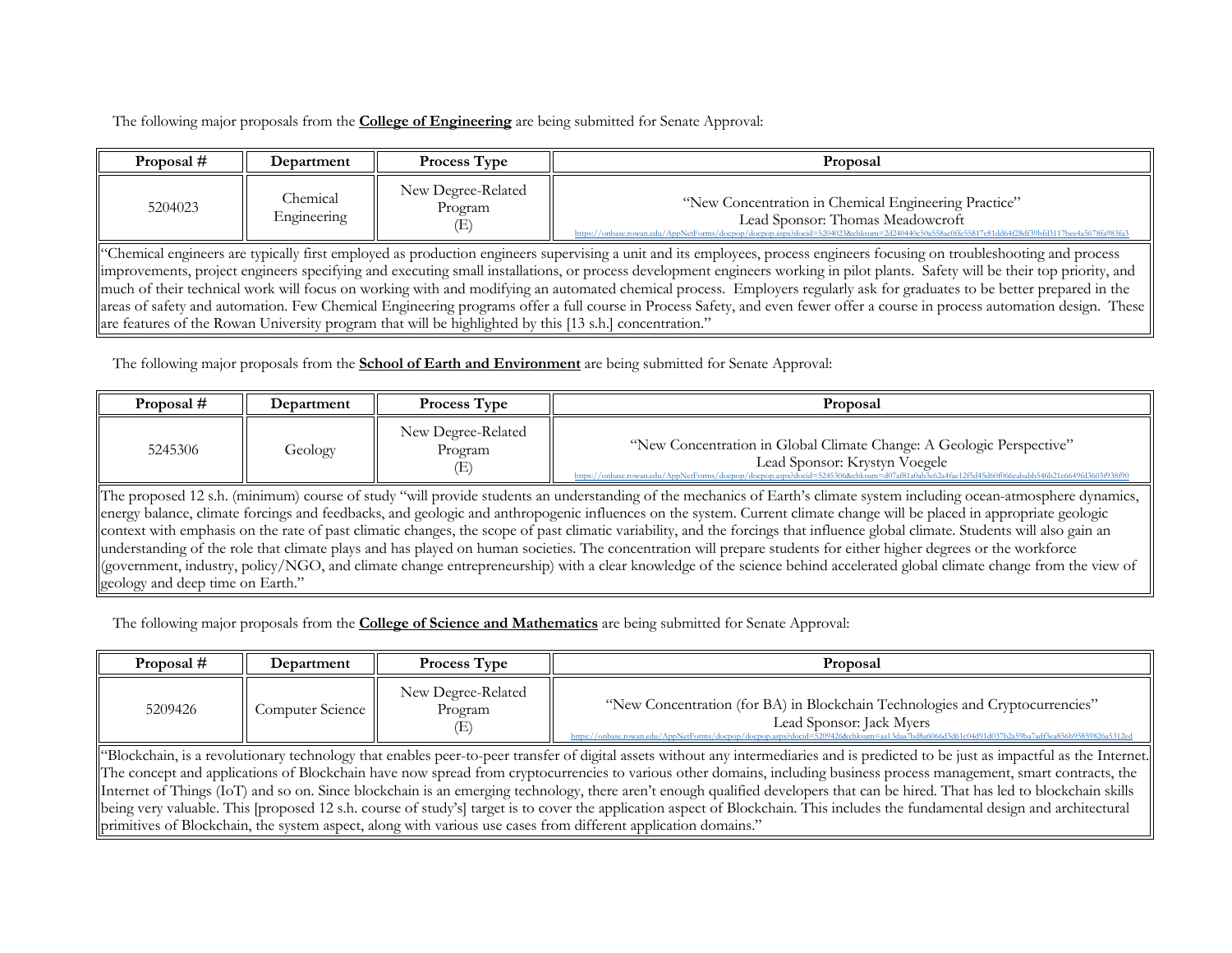The following major proposals from the **College of Science and Mathematics** are being submitted for Senate Approval:

| Proposal #                                                                                                                                                                     | Department                                                                                                                                                                           | <b>Process Type</b>                               | Proposal                                                                                                                                                                                                                                                  |  |  |
|--------------------------------------------------------------------------------------------------------------------------------------------------------------------------------|--------------------------------------------------------------------------------------------------------------------------------------------------------------------------------------|---------------------------------------------------|-----------------------------------------------------------------------------------------------------------------------------------------------------------------------------------------------------------------------------------------------------------|--|--|
| 5209429                                                                                                                                                                        | Computer Science                                                                                                                                                                     | New Degree-Related<br>Program<br>$\ket{\text{E}}$ | "New Concentration (for BS) in Blockchain Technologies and Cryptocurrencies"<br>Lead Sponsor: Jack Myers<br>https://onbase.rowan.edu/AppNetForms/docpop/docpop.aspx?docid=5209429&chksum=08c042a7ab53e9f6785f5b17f5a6ed265977ce85fad5b75bd03ba59a917acc31 |  |  |
|                                                                                                                                                                                | "Blockchain, is a revolutionary technology that enables peer-to-peer transfer of digital assets without any intermediaries and is predicted to be just as impactful as the Internet. |                                                   |                                                                                                                                                                                                                                                           |  |  |
|                                                                                                                                                                                |                                                                                                                                                                                      |                                                   | The concept and applications of Blockchain have now spread from cryptocurrencies to various other domains, including business process management, smart contracts, the                                                                                    |  |  |
| Internet of Things (IoT) and so on. Since blockchain is an emerging technology, there aren't enough qualified developers that can be hired. That has led to blockchain skills  |                                                                                                                                                                                      |                                                   |                                                                                                                                                                                                                                                           |  |  |
| Being very valuable. This [proposed 12 s.h. course of study's] target is to cover the application aspect of Blockchain. This includes the fundamental design and architectural |                                                                                                                                                                                      |                                                   |                                                                                                                                                                                                                                                           |  |  |

The following major proposals from the **College of Business** are being submitted for Senate Approval:

primitives of Blockchain, the system aspect, along with various use cases from different application domains."

| Proposal # | Department                         | <b>Process Type</b>                 | Proposal                                                                                                                                                                                                                                         |
|------------|------------------------------------|-------------------------------------|--------------------------------------------------------------------------------------------------------------------------------------------------------------------------------------------------------------------------------------------------|
| 5251090    | Management and<br>Entrepreneurship | New Degree-Related<br>Program<br>Œ) | "New Certificate of Graduate Study in Corporate Entrepreneurship"<br>Lead Sponsor: Eric Liguori<br>https://onbase.rowan.edu/AppNetForms/docpop/docpop.aspx?docid=5251090&chksum=0f219c6efa1604076f3fcacf8656621ea97fe3e981ab436f32f5822f420d26c8 |

The proposed 9 s.h. COGS "will utilize existing elective courses to build a standalone credential. The underlying content in the COGS speaks to shifts in demand in the job market. By offering this set of courses as COGS we can simultaneously: create more demand for the new COGS program and the MBA program, satisfy broader interests from prospective and continuing students, better meet needs for talent in industries seeking to hire highly skilled employees, and make more efficient use of course offerings and faculty resources. It is designed so that it can be utilized as a modular component for stacking with the MBA. […] The three COGS options do have unique focuses […] one more for those looking to launch a venture, one for those looking to be entrepreneurial within a large organization, and one for those looking to lead an entrepreneurial team or develop an entrepreneurial culture."

| Proposal # | Department                         | <b>Process Type</b>                 | Proposal                                                                                                                                                                                                                                        |
|------------|------------------------------------|-------------------------------------|-------------------------------------------------------------------------------------------------------------------------------------------------------------------------------------------------------------------------------------------------|
| 5250908    | Management and<br>Entrepreneurship | New Degree-Related<br>Program<br>E) | "New Certificate of Graduate Study in Technology and Innovation"<br>Lead Sponsor: Eric Liguori<br>https://onbase.rowan.edu/AppNetForms/docpop/docpop.aspx?docid=5250908&chksum=a2519cd9609cb47b281488537ef6f541cf727dec24d4ebe2f5b4220a7a37ae09 |

The proposed 9 s.h. COGS "will utilize existing elective courses to build a standalone credential. The underlying content in the COGS speaks to shifts in demand in the job market. By offering this set of courses as COGS we can simultaneously: create more demand for the new COGS program and the MBA program, satisfy broader interests from prospective and continuing students, better meet needs for talent in industries seeking to hire highly skilled employees, and make more efficient use of course offerings and faculty resources. It is designed so that it can be utilized as a modular component for stacking with the MBA. […] The three COGS options do have unique focuses […] one more for those looking to launch a venture, one for those looking to be entrepreneurial within a large organization, and one for those looking to lead an entrepreneurial team or develop an entrepreneurial culture."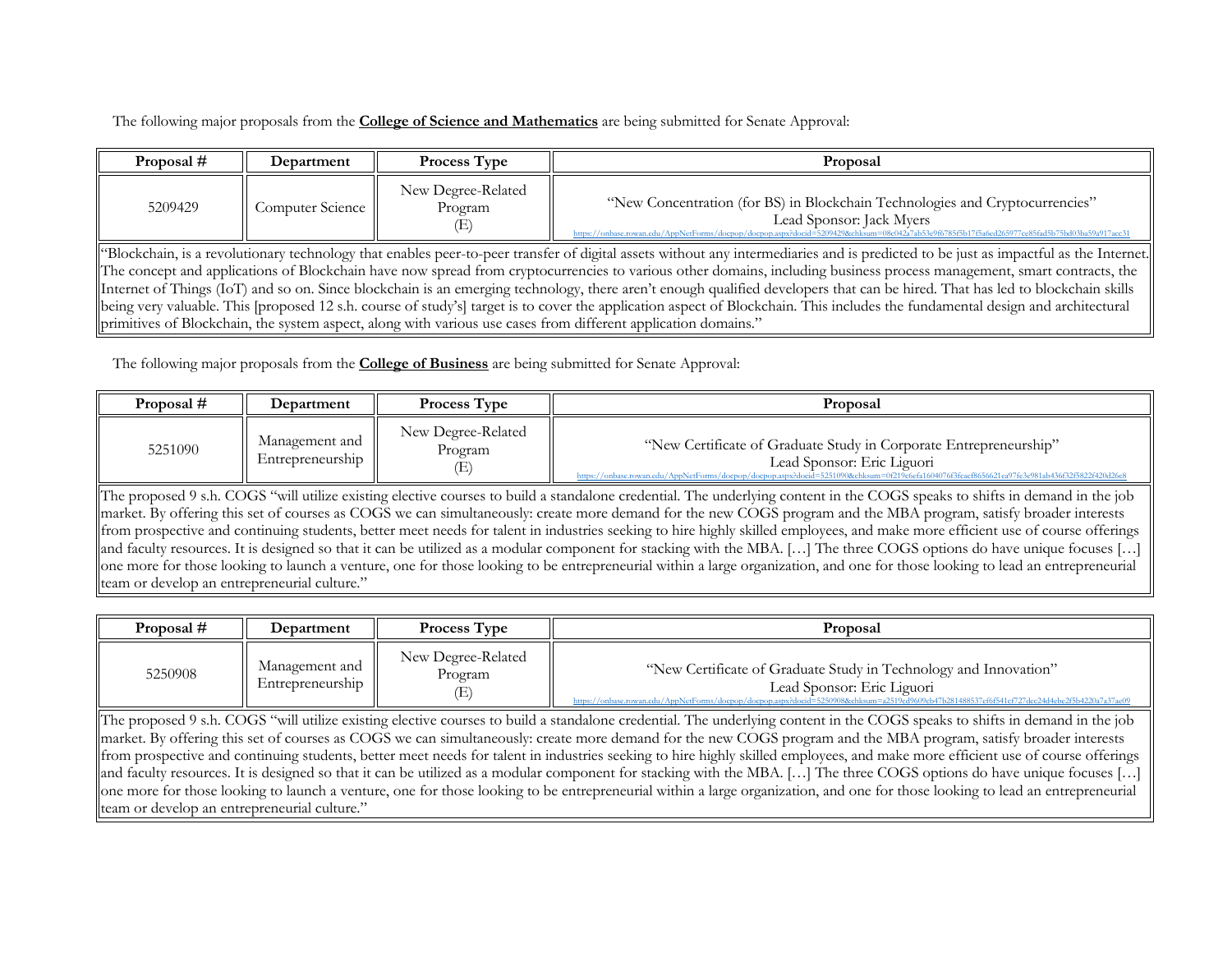The following major proposals from the **College of Business** are being submitted for Senate Approval:

| Proposal #                                                                                                                                                                    | Department                                                                                                                                                                  | Process Type                         | Proposal                                                                                                                                                                                                                                               |  |  |
|-------------------------------------------------------------------------------------------------------------------------------------------------------------------------------|-----------------------------------------------------------------------------------------------------------------------------------------------------------------------------|--------------------------------------|--------------------------------------------------------------------------------------------------------------------------------------------------------------------------------------------------------------------------------------------------------|--|--|
| 5251094                                                                                                                                                                       | Management and<br>Entrepreneurship                                                                                                                                          | New Degree-Related<br>Program<br>(E) | "New Certificate of Graduate Study in Leading Innovative Organizations"<br>Lead Sponsor: Eric Liguori<br>https://onbase.rowan.edu/AppNetForms/docpop/docpop.aspx?docid=5251094&chksum=ebfc25a8abc2c374e0a86401e232d0bebacfda688b16fa4197a61f2e9d98cc52 |  |  |
|                                                                                                                                                                               | The proposed 9 s.h. COGS "will utilize existing elective courses to build a standalone credential. The underlying content in the COGS speaks to shifts in demand in the job |                                      |                                                                                                                                                                                                                                                        |  |  |
|                                                                                                                                                                               | market. By offering this set of courses as COGS we can simultaneously: create more demand for the new COGS program and the MBA program, satisfy broader interests           |                                      |                                                                                                                                                                                                                                                        |  |  |
|                                                                                                                                                                               |                                                                                                                                                                             |                                      | from prospective and continuing students, better meet needs for talent in industries seeking to hire highly skilled employees, and make more efficient use of course offerings                                                                         |  |  |
|                                                                                                                                                                               |                                                                                                                                                                             |                                      | and faculty resources. It is designed so that it can be utilized as a modular component for stacking with the MBA. [] The three COGS options do have unique focuses []                                                                                 |  |  |
| one more for those looking to launch a venture, one for those looking to be entrepreneurial within a large organization, and one for those looking to lead an entrepreneurial |                                                                                                                                                                             |                                      |                                                                                                                                                                                                                                                        |  |  |
|                                                                                                                                                                               | team or develop an entrepreneurial culture."                                                                                                                                |                                      |                                                                                                                                                                                                                                                        |  |  |

| Proposal #                                                                                                                                                          | Department                | <b>Process Type</b>                  | Proposal                                                                                                                                                                                                                             |  |  |
|---------------------------------------------------------------------------------------------------------------------------------------------------------------------|---------------------------|--------------------------------------|--------------------------------------------------------------------------------------------------------------------------------------------------------------------------------------------------------------------------------------|--|--|
| 5238788                                                                                                                                                             | Accounting and<br>Finance | New Degree-Related<br>Program<br>(E) | "New Certificate of Graduate Study in Finance"<br>Lead Sponsor: Daniel Folkinshteyn<br>https://onbase.rowan.edu/AppNetForms/docpop/docpop.aspx?docid=5238788&chksum=df6d3744a1bd86fb1a6ba07562470f86f0aeacfab7913489eb032d40de2a773a |  |  |
| The proposed 12 s.h. COGS "in Finance satisfies the missions of Rowan University and the Rohrer College of Business (RCOB) by providing students an option to get a |                           |                                      |                                                                                                                                                                                                                                      |  |  |
|                                                                                                                                                                     |                           |                                      | certificate for completing four Masters-level finance courses. It can also serve as an entry point to our MBA or MSF programs, allowing students to try the coursework with a                                                        |  |  |
|                                                                                                                                                                     |                           |                                      | llower time commitment. At the same time, as our MSF program has only recently started, this option may help us increase enrollment in MSF program courses as the                                                                    |  |  |
| program ramps up."                                                                                                                                                  |                           |                                      |                                                                                                                                                                                                                                      |  |  |

The following major proposals from the **College of Humanities and Social Sciences** are being submitted for Senate Approval:

| Proposal # | Department                    | Process Type            | Proposal                                                                                                                                                                                                                                                                            |
|------------|-------------------------------|-------------------------|-------------------------------------------------------------------------------------------------------------------------------------------------------------------------------------------------------------------------------------------------------------------------------------|
| 5262738    | Philosophy/World<br>Religions | Quasi-Curricular<br>(Q) | "Minor in Philosophy and Religion Studies Name Change to Minor in Philosophy and World<br>Religions"<br>Lead Sponsor: Ellen Miller<br>https://onbase.rowan.edu/AppNetForms/docpop/docpop.aspx?docid=5262738&chksum=34c1d8b30d4f2b422831e7c809766c071d14d89c6d92b787cbe694aced0dc25a |
| new name.  |                               |                         | As of Fall 2019 the Department's name is the Department of Philosophy and World Religions. The proposed change aligns the existing minor's name with the department's                                                                                                               |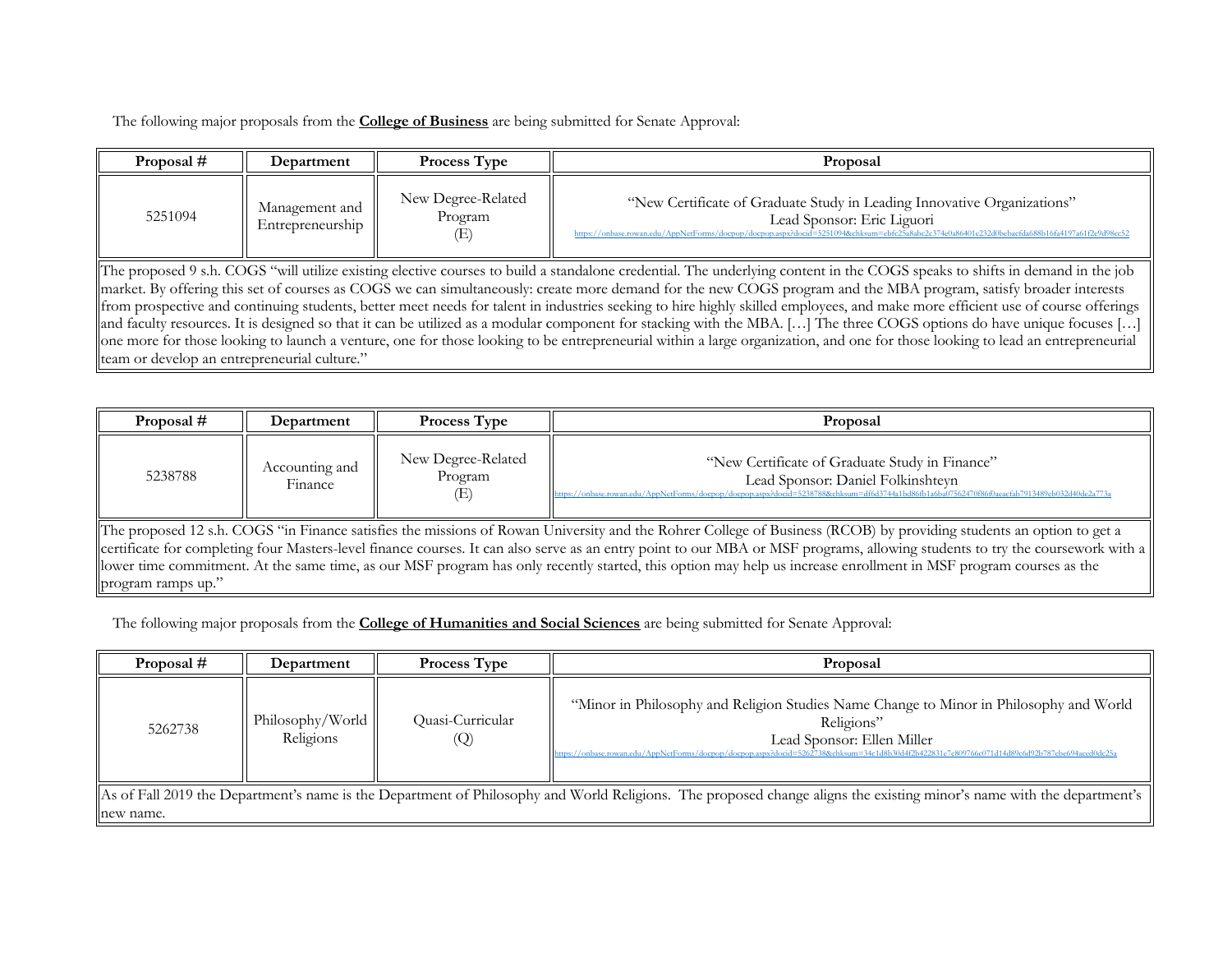The following major proposals from the **College of Humanities and Social Sciences** are being submitted for Senate Approval:

| Proposal # | Department                    | <b>Process Type</b>                   | Proposal                                                                                                                                                                                                                                                                                                        |
|------------|-------------------------------|---------------------------------------|-----------------------------------------------------------------------------------------------------------------------------------------------------------------------------------------------------------------------------------------------------------------------------------------------------------------|
| 5265761    | Philosophy/World<br>Religions | Quasi-Curricular<br>$\left( Q\right)$ | "Certificate of Undergraduate Study in Religion Studies Name Change to Certificate of<br>Undergraduate Study in World Religions"<br>Lead Sponsor: Ellen Miller<br>https://onbase.rowan.edu/AppNetForms/docpop/docpop.aspx?docid=5265761&chksum=c94a3900d80582a56ed03e45e2cbdc77e50d100e6f6c25e1fdc3e5c4d8cd971b |

As of Fall 2019 the Department's name is the Department of Philosophy and World Religions. The proposed change aligns the existing certificate's name with the department's new name.

| Proposal # | Department                         | <b>Process Type</b> | Proposal                                                                                                                                                                                                                   |
|------------|------------------------------------|---------------------|----------------------------------------------------------------------------------------------------------------------------------------------------------------------------------------------------------------------------|
| 5209536    | Political Science and<br>Economics | New Degree Program  | "New Master of Arts in Public Policy"<br>Lead Sponsor: Lawrence Markowitz<br>https://onbase.rowan.edu/AppNetForms/docpop/docpop.aspx?docid=5209536&chksum=7776ef43a8b795d91795e3cd4f06c43c65cb8014debfcd9efbe4e06d329a59a0 |

The proposed 30 s.h. "MA in Public Policy will provide high-quality graduate training public policy that will be … distinct in the following ways: [i]t will focus on state and local politics, especially in the State of New Jersey, which has long been a strength and emphasis at Rowan's Program of Political Science; [i]t will emphasize the economics underlying public policy, leveraging the combined strengths of the Economics and Political Science programs within the home department; [i]t will enable students to link public policy to areas of Rowan University's strengths through specialized courses in its College of Engineering, College of Education, School of Earth & Environment, and its medical schools; [and its … 30-credit hour program will enable] full-time students to complete it in 18 months and part-time students to complete it in 24 months (which is far more affordable and accessible than other programs)."

| Proposal # | Department             | <b>Process Type</b>                   | Proposal                                                                                                                                                                                                                           |
|------------|------------------------|---------------------------------------|------------------------------------------------------------------------------------------------------------------------------------------------------------------------------------------------------------------------------------|
| 5249801    | Sociology/Anthropology | Ouasi-Curricular<br>$\left( Q\right)$ | "Creation of a New School of Professional Studies"<br>Lead Sponsor: DeMond Miller<br>https://onbase.rowan.edu/AppNetForms/docpop/docpop.aspx?docid=5249801&chksum=40b238c24d8b451cde859d3c6f279bc7e2f9bf0369b2d503e58f564f78ea263d |

"Rationale

In the United States today, the majority of students in higher education are non-traditional: they are not the 18-25 year olds on whom colleges and universities had been based for more than two centuries. This new majority of students needs a variety of degrees and certificates that are vocationally oriented and respond to the rapidly changing demands of the market.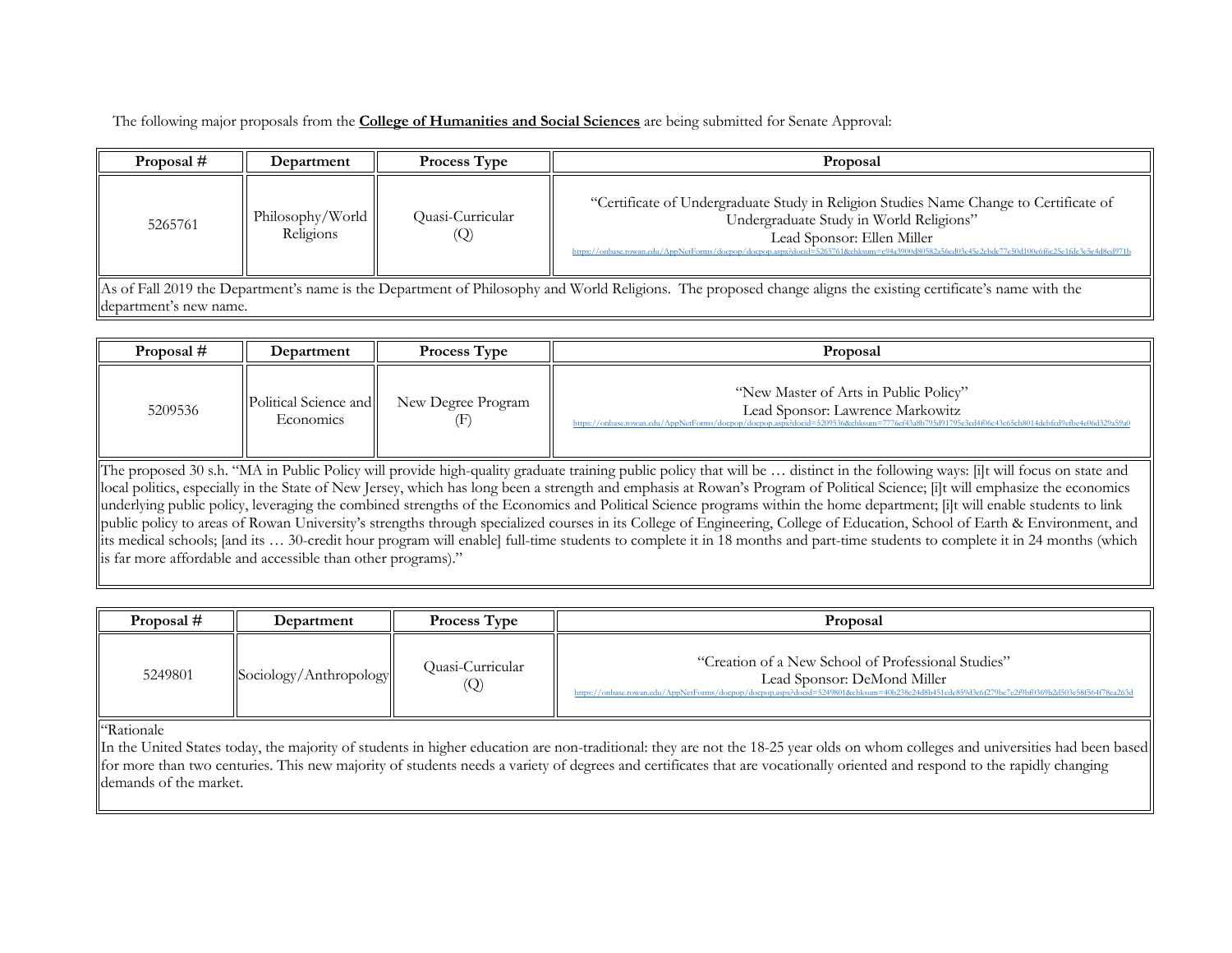The Division of Global Learning & Partnerships (and its former incarnations, the College of Professional & Continuing Education and the College of Graduate & Continuing Education) successfully established adult, non-traditional, career-oriented education as a strategic domain of the University. Rowan Global also brought robust employment demand analysis, strategic enrollment management, and financial modeling to bear on academic program development and significantly enhanced the University's capacity to deliver online courses and programs. Rowan Global's revenue-sharing model has incentivized faculty participation and encouraged innovative program development across the institution. As Rowan University seeks to enhance and differentiate our competitive advantages, these programmatic directions need to be more intentionally and consistently operationalized across the University. To that end, the business operations and student services functions of the Rowan Global delivery platform have been integrated into the Division of Student Affairs and the academic functions of the Rowan Global innovation engine have been integrated into the Division of Academic Affairs. The proposed School of Professional Studies will provide academic leadership and oversight for innovative programs designed to provide educational access to adult contemporary learners and working professionals; these opportunities include: workforce development, stackable credentials, degree completion, and degrees. The School will not offer "professional degrees" such as MDs, DOs, or JDs; instead, it will focus on degrees and certificates that prepare our students to work in professions or fields that typically require licensure or accreditation. Many of these courses, certificates, and degrees will be offered by our county college partners and/or online. The School of Professional Studies is an academic unit that will be led by a Dean under the direction of the Provost. The Dean, along with the staff and administration of The School of Professional Studies, will work closely with the Office of the Provost and the academic Deans to oversee curriculum, pedagogy, policies, and degree requirements, and with Rowan Global to coordinate recruitment, admissions, and enrollment. Development and approval of coursework and credentials will be facilitated by the Center for Academic Innovation in the Provost's Office. The Center for Academic Innovation will act as a conduit for program development--together with faculty members; however, it is the responsibility of faculty members to introduce curriculum. Analysis of demand, employment opportunities, and stackable credential pathways will be central to the program offerings strategy of the School. The School will house operational staff as needed to administer academic functions and services specific to the professional programs and will utilize advisory boards and content area experts in addition to university faculty for program development. Current Rowan University faculty will be able to receive secondary appointments in the School (based on university protocols developed by the Dean of the school of Professional Studies/Provost. All appointments will be subject to Board of Trustee Approval). The Secondary appointments will be made in accordance with the degree focus and the Rowan University faculty member's academic credential. This process will be the similar to the Cooper Medical School of Rowan University's process based on the Dean's recommendation. A set of policies regarding secondary appointments will be further developed. The School of Professional Studies is needed to ensure the academic rigor of academic programs, offer faculty oversight to academic program assessment and curricular innovation, and return academic offerings to the Division of Academic Affairs.

PLEASE NOTE: Rowan University already had a procedure for Joint and secondary appointments in place. Currently, there are teaching faculty in joint faculty lines on the Glassboro Campus and numerous secondary appointments occur between Glassboro Campus programs and the Cooper Medical School of Rowan University. These procedures for secondary, joint appointments, and Board approvals already exist. Secondary appointments are used quite frequently. The School of Professional Studies will follow a similar procedure with some modifications relative the the [sic] School of Professional Studies. The procedures unique to The School of Professional Studies will be forthcoming. Moreover, faculty can be hired into this school should the funding be available for hires.

The School of Professional Studies and The School of Graduate Studies will have distinct schools, the two Schools will have an affinity and will interface with a graduate advisory council, graduate student governance body, and graduate student services to achieve shared priorities for student success and institutional growth. The relationship will be clear. The Graduate School will not house the degrees offered by The School of Professional Studies, rather the School of Professional Studies will have some degree(s)/certificate(s) that will have some coordination oversight by the School of Graduate Studies. By coordination oversight, the School of Graduate Studies will oversee the timely processing of graduate application, paperwork, and administrative functions needed for a graduate degree to be awarded.

Credentials (Definition of the credentials housed in the School of Professional Studies):

As stated above, the School will not offer 'professional degrees' such as MDs, DOs, or JDs; instead, it will focus on degrees and certificates that prepare our students to work in professions or fields that typically require licensure or accreditation. The School or Professional Studies will also house graduate programs that are industry specific and have no other departmental home, such as the Master of Professional Studies.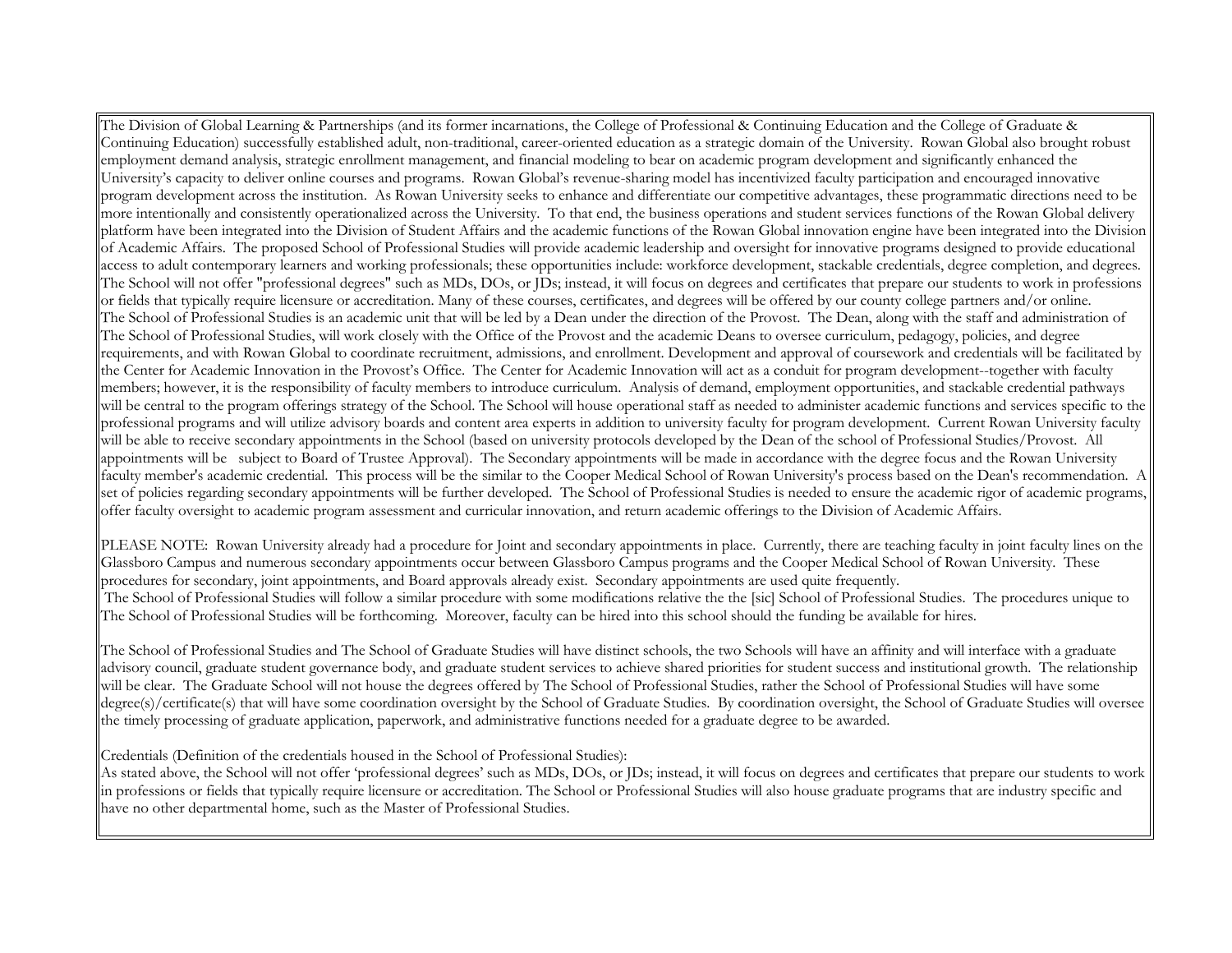## AT ROWAN, THE GOAL IS TO HOUSE DEGREES THAT ARE DESIGNATED TO MEET AN EMERGENT NEED. AT THIS TIME, I AM UNABLE TO PREDICT ALL OF THE POSSIBLE INDUSTRY-DRIVEN NEEDS THAT CAN OCCUR. HOWEVER, BELOW IS A SET OF EXAMPLES FOR DEGREES THAT DO NOT HAVE AN ACADEMIC HOME AT ROWAN AND MAY FIT WITHIN A SCHOOL OF PROFESSIONAL STUDIES:

Master of Professional Studies (Proposal Submitted) Bachelor of Professional Studies (Proposal under review consideration and revision) Master of Science in Research Administration Compliance (Not yet proposed) Master of Arts in Homeland Security (Not yet proposed) Master of Arts in Immigration Studies (Not yet proposed)

Radiation Technology (Not yet proposed)---This program is accredited by THE JOINT REVIEW COMMITTEE ON EDUCATION IN RADIOLOGIC TECHNOLOGY https://www.jrcert.org/find-a-program/ As required by the State of New Jersey please note the following:

Radiologic Technology Board of Examiners

INTRODUCTION

In accordance with the Radiologic Technologists Act (N.J.S.A. 26:2D-24) the Radiologic Technology Board of Examiners (Board) consists of 15 members and has the following responsibilities:

To advise the Commission on Radiation Protection on issues involving radiologic technology. To establish and review educational standards and policies for radiologic technology educational programs. To develop and review licensure standards and to license applicants who meet these standards. To review and award accreditation to those radiologic technology programs that meet or exceed the educational standards and policies. To investigate alligations [sic] of unethical conduct and to report potential sanctions to the Commission for their action.

Academic oversight:

The School's faculty, staff, Dean and Steering Committee will be responsible for academic oversight. They will use program metrics, approved assessment plans submitted with degree proposals, and national/accreditation and licensure standards (where applicable).

Target population for proposed school:

The School will target any traditional or non-traditional student seeking a degree/certificate housed in the school at the undergraduate, graduate, post-undergraduate certificate level.

Need for the proposed school:

The School of Professional Studies is needed to offer timely, credentials to meet a specific academic, accreditation or industry need in the state or region. Moreover, the School is needed to organize some professional credential granting programs (CUGS, COGS, Bachelor, Master degrees) such as the proposes Master or Professional Studies and Bachelor of Professional Studies that are not connected to an existing college or that may be developed and can use The School's infrastructure to facilitate their implementation, growth, and assessment.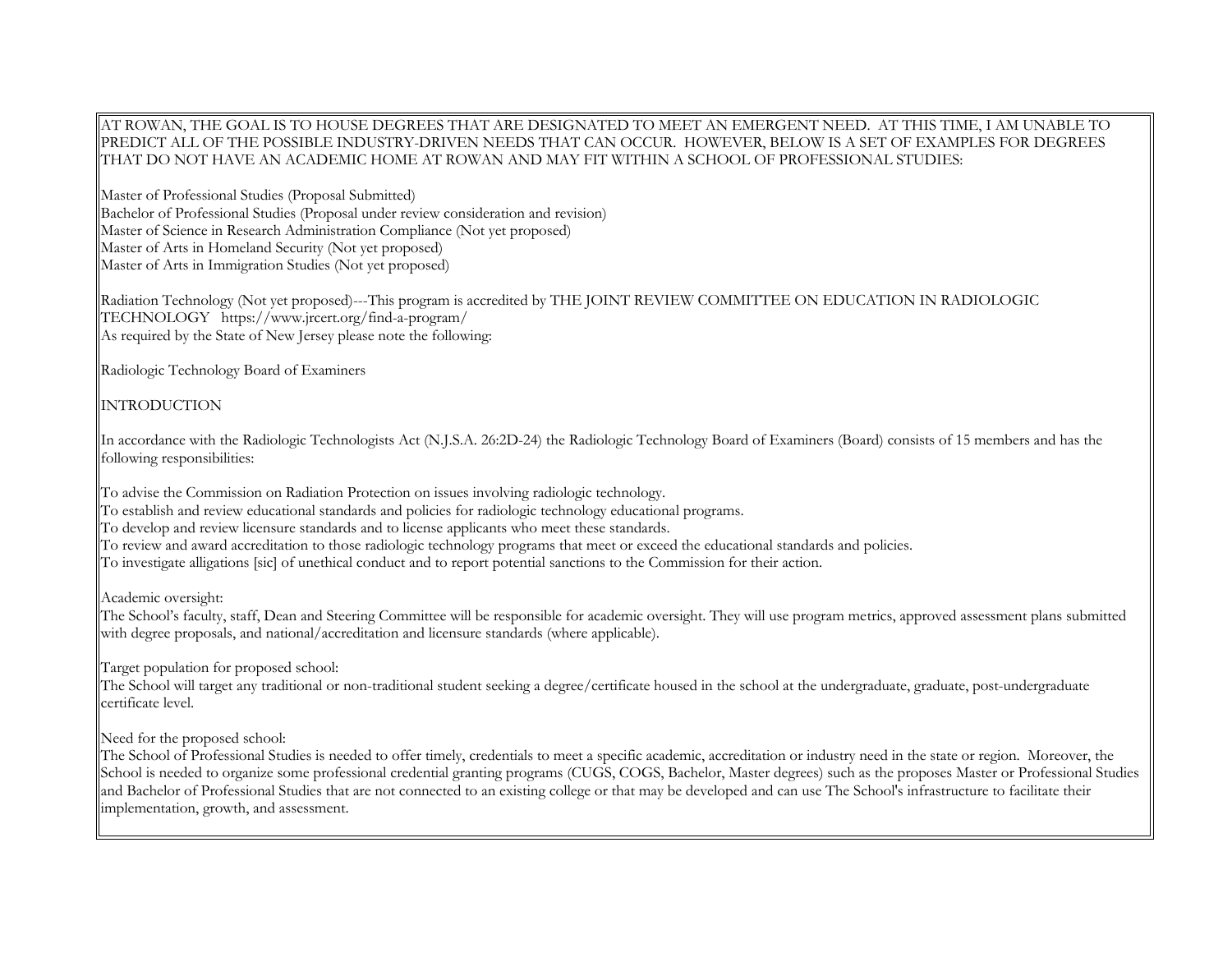The School's merits, as they relate to the University's missions and academic goals, for instance:

The School of Professional Studies is driven by the Rowan University Mission in terms of The School's ability to be inclusive of many types of student learners, agile in its ability to offer timely, need-based degrees/certificates, and responsive to the demands of the market. As indicated in the mission statement, the School of Professional Studies will serve as a driving force for responding to emerging demands and opportunities regionally and nationally as noted in the mission:

"Rowan University will become a new model for higher education by being inclusive, agile, and responsive, offering diverse scholarly and creative educational experiences, pathways, environments, and services to meet the needs of all students; maintaining agility by strategically delivering organizational capacity across the institution; and responding to emerging demands and opportunities regionally and nationally."

Merits of the proposed school in relation to similar schools already operating at peer and/or aspirant institutions:

When compared to other schools, the RU-SPS will have the ability to develop programs of study that focus on the industry trends, issues, and opportunities that matter most where the academic content and skills are relevant to the marketplace. The two schools below, Columbia University and The New York University offer examples that clearly illustrate the types of graduate and undergraduate programs that exist within Nationally/Internationally Recognized Schools of Professional Studies. Rowan University aspires to have a leader School of Professional Studies.

PLEASE NOTE THAT THE SCHOOLS LISTED BELOW HAVE THEIR OWN UNIQUE ENVIRONMENTS FOR ESTABLISHING A SCHOOL OF PROFESSIONAL STUDIES. THE LIST OF DEGREES AND SCHOOLS BELOW ARE ONLY ILLUSTRATIVE. THEY REPRESENT A RANGE OF GRADUATE AND UNDERGRADUATE DEGREE POSSIBILITIES. THESE SCHOOLS ELECTED TO HOUSE THESE PROGRAM IN THEIR SCHOOLS OF PROFESSIONAL STUDIES. ROWAN MAY OR MAY NOT ELECT TO DO SO.

New York University School of Professional Studies has degrees that are relevant in the marketplace that prepare students to lead and to innovate in your field of practice by providing you with immediately applicable skill sets, and the career-focused confidence to harness opportunity and to drive change. NYU-SPS has a robust complement of student services that assist students via online and in-person resources.

Degrees Offered by NYU-SPS MS in Integrated Marketing MS in Hospitality Industry Studies MS in Tourism Management BS in Hotel and Tourism Management AAS in Business AAS in Health Administration AAS in Information Systems Management AA in Liberal Arts BS in Applied Data Analytics and Visualization BS in Information Systems Management BA in Applied General Studies MS in Project Management BS in Real Estate MS in Public Relations and Corporate Communication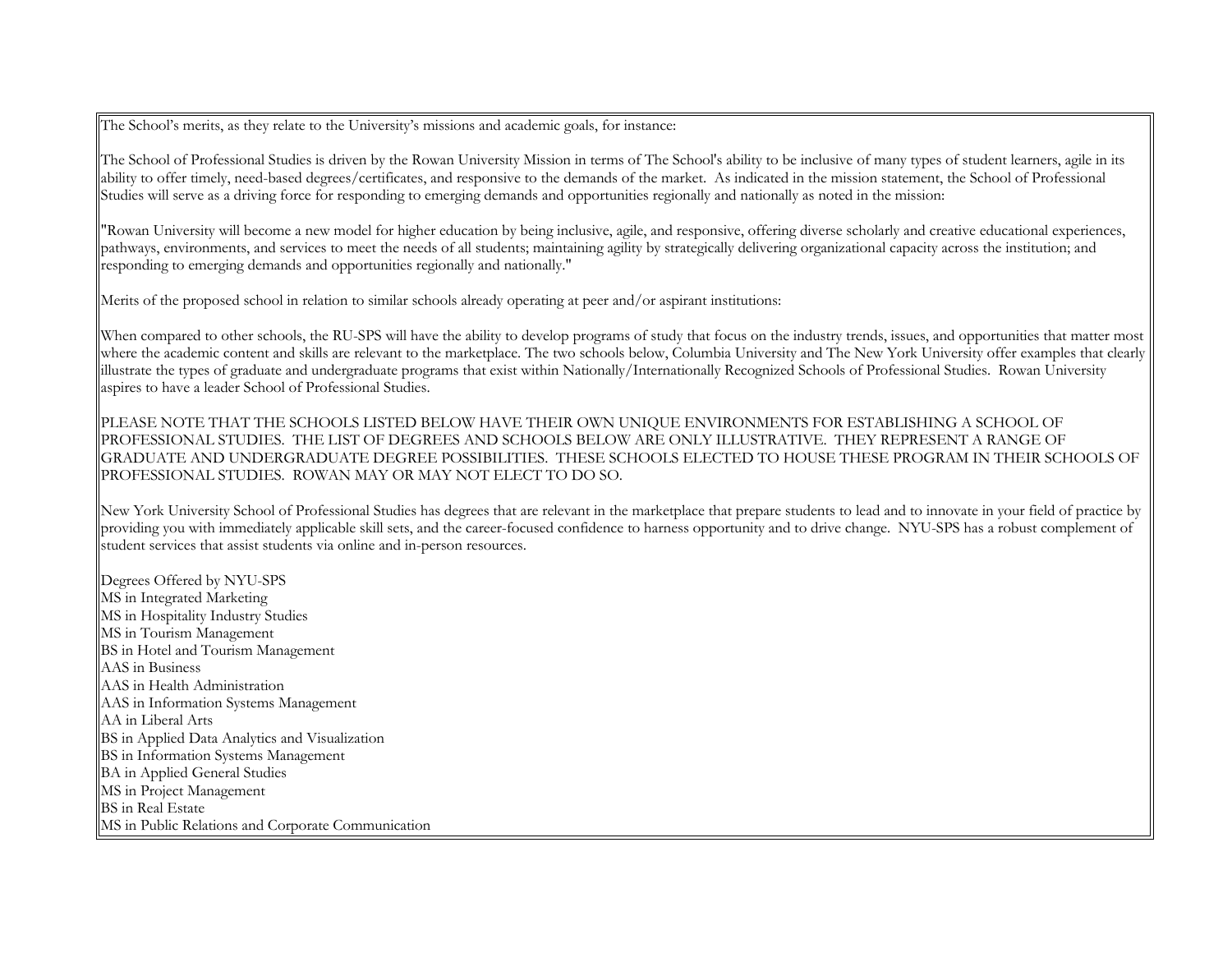BS in Digital Communications and Media BS in Real Estate BS in Marketing Analytics BS in Leadership and Management Studies BS in Healthcare Management MS in Publishing: Digital and Print Media MS in Real Estate MS in Sports Business BS in Sports Management MS in Global Sport MS in Human Capital Analytics & Technology MS in Event Management MS in Management and Systems MS in Professional Writing MS in Translation BA in Humanities BA in Social Sciences MS in Global Security, Conflict, and Cybercrime MS in Global Affairs MS in Construction Management MS in Executive Coaching and Organizational Consulting MS in Real Estate Development MS in Human Resource Management and Development Columbia University by CU-SPS School of Professional Studies The School of Professional Studies offers applied professional master's degrees, certificates, and Certifications of Professional Achievement; courses for graduate school preparation, professional advancement, or personal enrichment; and structured programs for graduate school or college preparation. Degrees Offered: Master of Science in Actuarial Science Master of Science in Applied Analytics Master of Science in Bioethics Master of Science in Construction Administration Master of Science in Enterprise Risk Management Master of Science in Human Capital Management Master of Science in Information and Knowledge Strategy Master of Professional Studies in Insurance Management Master of Science in Narrative Medicine Master of Science in Negotiation and Conflict Resolution Master of Science in Nonprofit Management Master of Science in Sports Management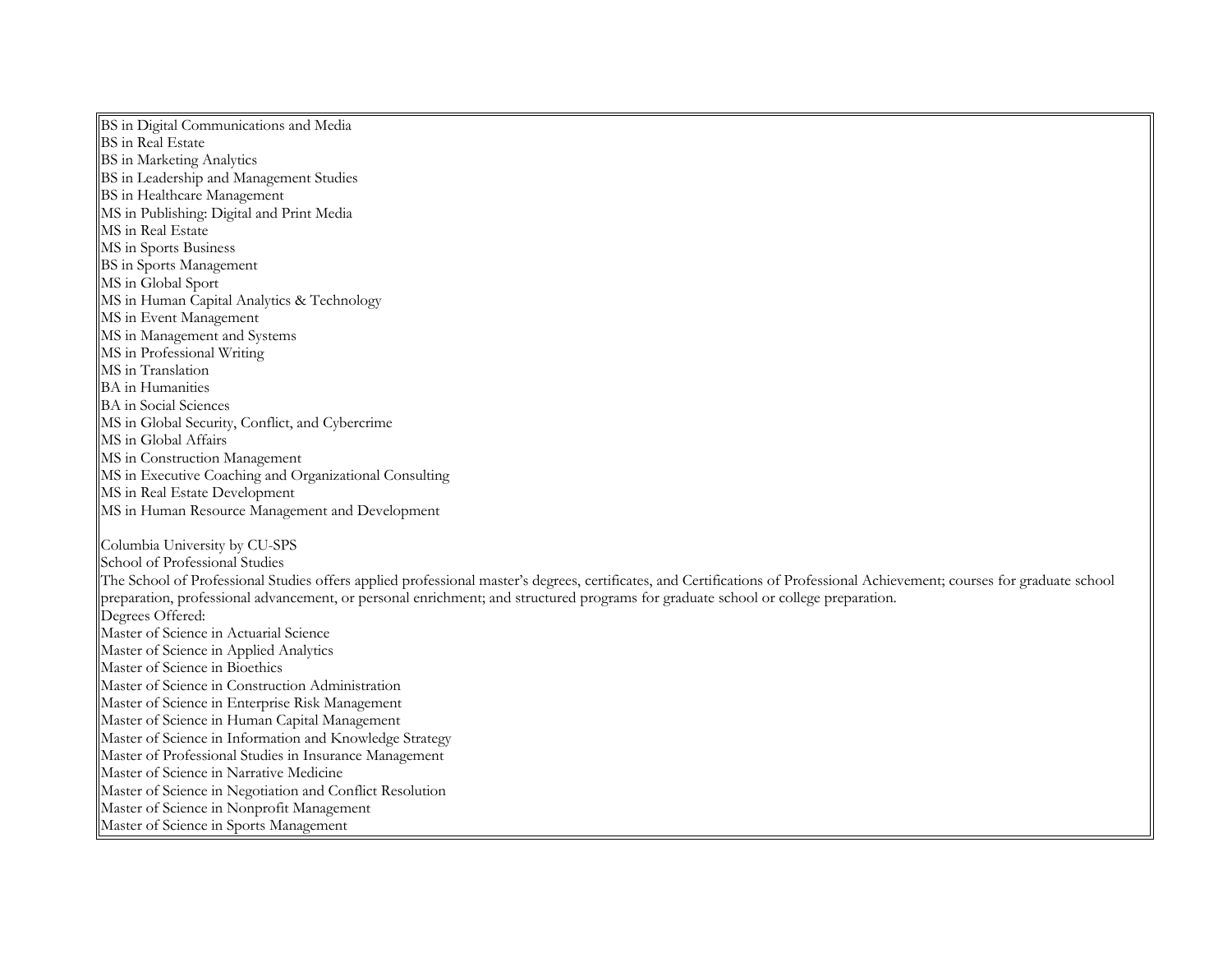Executive M.S. in Technology Management Master of Professional Studies in Wealth Management

## Curricular Effect

The School of Professional Studies will serve as the academic home to a variety of innovative market-driven programs that do not belong to an existing academic department or college and/or do not have a conventional programmatic content, structure, or delivery model. Its curricular effect will be beneficial as it will provide oversight and uniform guidance regarding curricular parameters and academic standards. The School will foster interdisciplinary collaboration and external partnerships in support of shared or jointly offered programs. It is not intended for the School of Professional Studies to house degree granting program that are in academic departments. Secondary appointments of qualified member of the Rowan University faculty will have the opportunity to develop, assess, and maintain curricular standards. The School of Professional Studies is not designed to take existing degrees or revenue form [sic] existing academic departments.

This proposal may offer program in connection with Rowan University's county college partners. In such a case, The School of Professional Studies will have affiliations that will be the same as the existing affiliation that between the College of Engineering or the College of Humanities and Social Sciences (for examples that offer 2+2 and 3+1 type programs) or even the nursing program. In essence, the University has existing agreements and well-established partnerships that extend between several Colleges and our community college partners. The School of Professional Studies would be no different.

The School of Professional Studies will be an academic unit led by a Dean under the direction of the Provost. The School will be guided by a Steering Committee comprising representatives from every school and college in the university, as well as a librarian. The Dean, Steering Committee, staff and administration of The School of Professional Studies will work closely with the Office of the Provost and the academic Deans to oversee curriculum, pedagogy, policies, and degree requirements, and with Rowan Global to coordinate recruitment, admissions, and enrollment.

Outcomes assessments (such as learning outcomes, job placements, program assessments) will be measured/monitored/assessed, by the faculty of the programs, according to the specific assessment plan for the curricular proposal of the degree.

See the attached letter of Consultation from the Provost [NB: I cannot explain the information in the Provost's letter. If further clarification is needed, please contact the Provost.]

In a good-faith effort, I did resend the request for letters of consultation. The new letters, in addition to the old letters, are attached.

Additional consultation letters were emailed from following:

- Dr. Stephanie Farrell, Interim Dean ----a thank you reply was sent
- Dr. Andrew Kopp, Chair, Writing Arts -----reply included
- Dr. Gaetane Jean-Marie, Dean (forthcoming)
- Dr. Karen Magee-Sauer, Dean (forthcoming)
- Dr. Amy Accardo, Professor ----reply included

Development of any organizational chart/plan (including: a basic organizational chart, timeline, or organizational models) is beyond my role. Should the committee need any further details about the structure of The School of Professional Studies, please refer to the letter form [sic] the Provost."